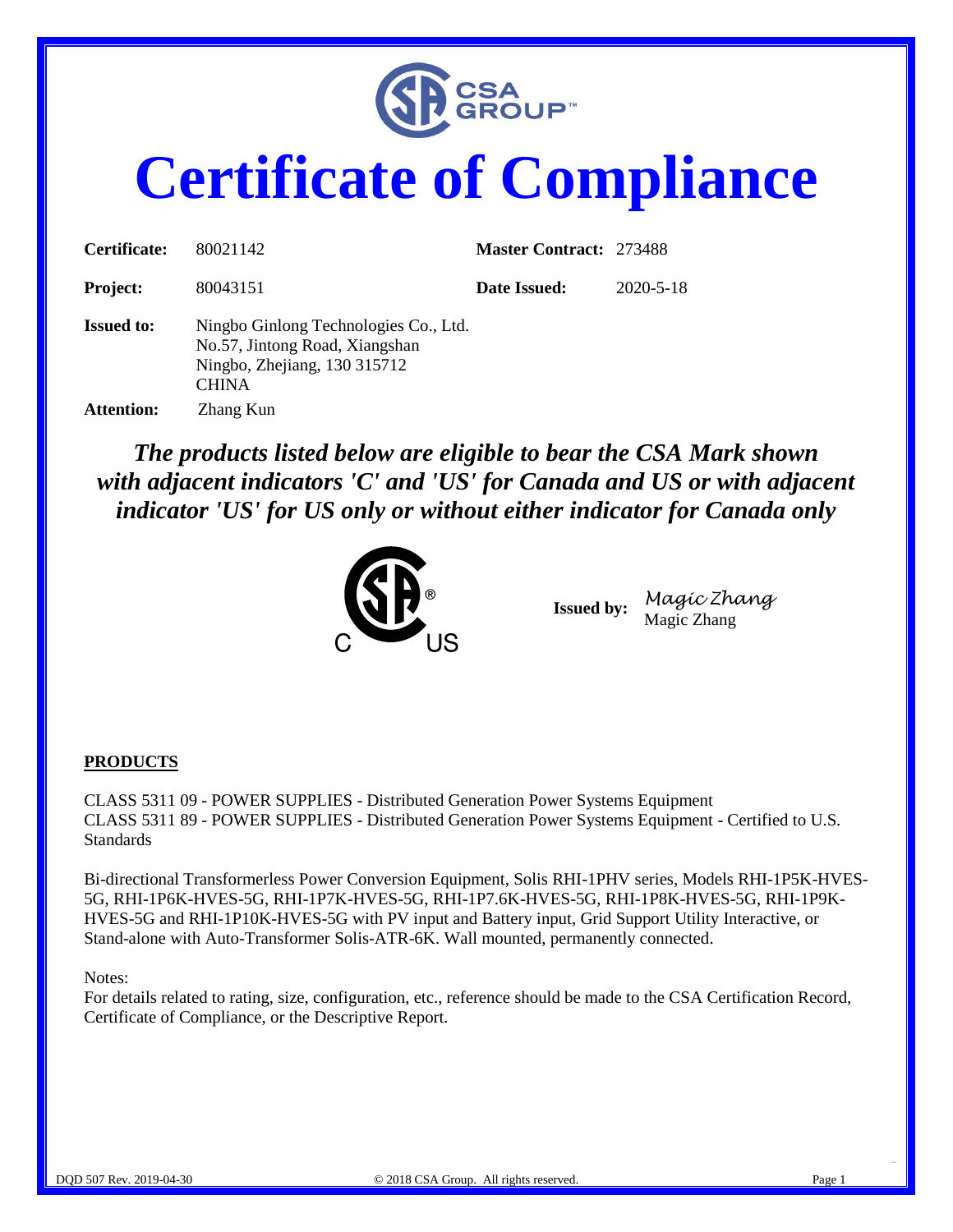

**Certificate:** 80021142 **Project:** 80043151

**Master Contract:** 273488 **Date Issued:** 2020-5-18

#### **APPLICABLE REQUIREMENTS**

| CSA-C22.2 No.107.1-16           |            | - Power Conversion Equipment                                            |
|---------------------------------|------------|-------------------------------------------------------------------------|
| *UL Std No. 1741-Second Edition | $\sim 100$ | Inverters, Converters, Controllers and Interconnection System Equipment |
|                                 |            | For Use With Distributed Energy Sources                                 |
|                                 |            | (Second Edition, Revision Dated February 15, 2018)                      |
| <b>UL 1699B</b>                 |            | - Photovoltaic (PV) DC Arc-Fault Circuit Protection                     |
|                                 |            | (First Edition, Revision Dated August 22, 2018)                         |

\* Note: Conformity to UL 1741(Second Edition, Revision February 15, 2018) includes compliance with applicable requirements of IEEE 1547-2003 (R2008), IEEE 1547a-2014, IEEE 1547.1-2005(R2011), IEEE 1547.1a-2015, California Electric Rule 21 and Supplement SA8~SA15.